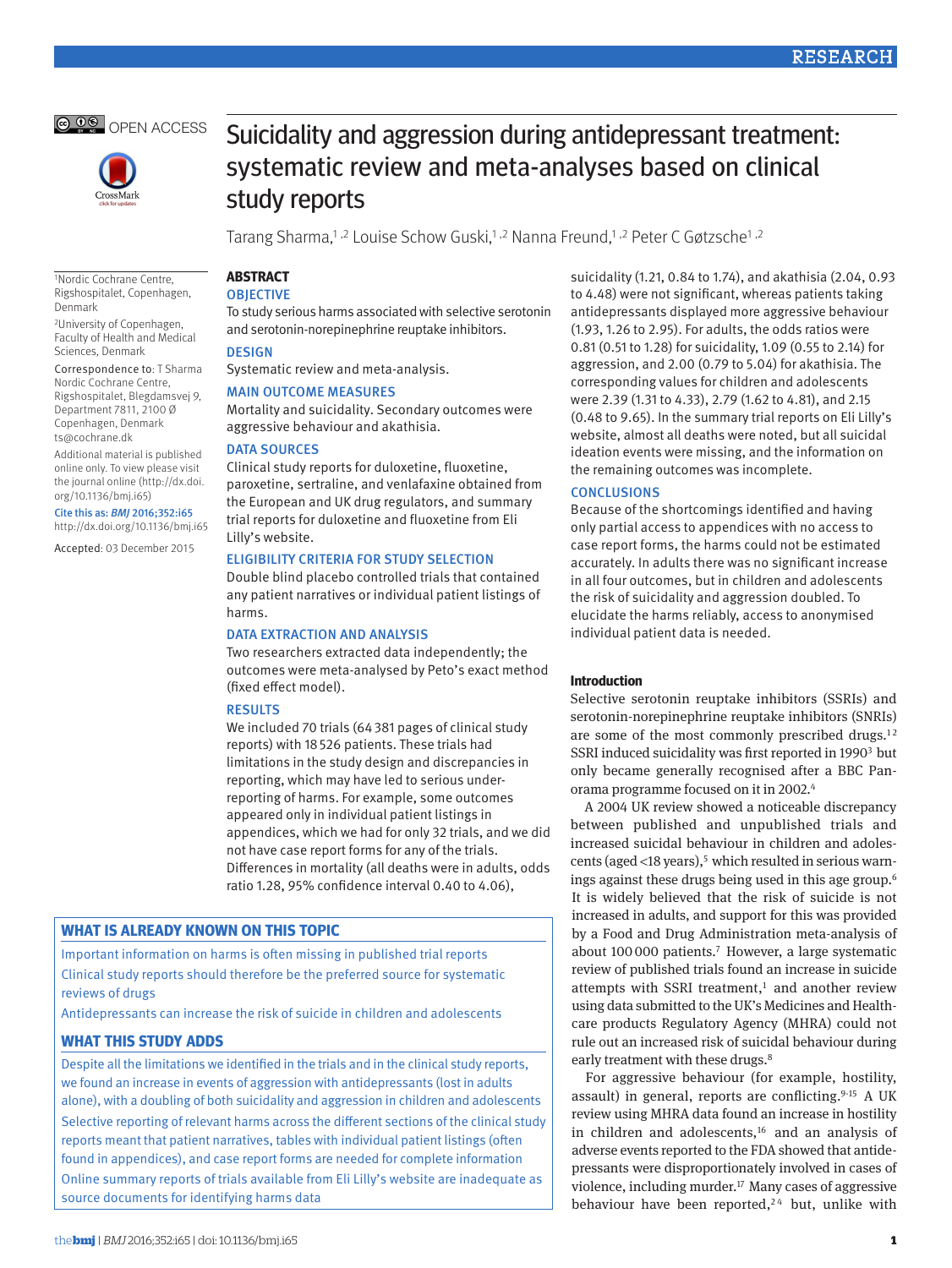suicidality, little systematic research has been undertaken. Perpetrators of school shootings and similar events have often been reported to be users of antidepressants<sup>18</sup> and the courts have in many cases found them not guilty as a result of drug induced insanity.4

Akathisia is an extreme form of restlessness, which some patients describe as wanting to "jump out of their skin," that may increase the risk of suicide and violence.2 <sup>4</sup> <sup>11</sup> 19-25 The *Diagnostic and Statistical Manual of Mental Disorders* describes akathisia or similar activation symptoms as "medication-induced movement disorder not otherwise specified."26

Clinical study reports are detailed summaries of trial results prepared by the drug industry for submission to regulatory authorities to obtain authorisation for marketing. A recent review of clinical study reports showed that essential information on patient relevant outcomes was often missing in the published articles.<sup>27</sup> Research undertaken by our centre using nine clinical study reports on duloxetine found that data on major harms was missing from journal articles and in summary trial reports.28 We did not have access to any case report forms (paper or electronic questionnaires that contain the collected data on each participant in the trial), although they would have been the ideal information source.<sup>28</sup>

We report here our results for mortality, suicidality, aggression, and akathisia based on clinical study reports for five different antidepressants.

#### **Methods**

In 2011, we requested clinical study reports on SSRIs and SNRIs from the European Medicines Agency and the UK's MHRA. We did not get access to clinical study reports for all trials or for all the commonly prescribed drugs, and we did not receive case report forms for any of the trials. One researcher (TS) selected those clinical study reports that described double blind placebo controlled trials and which contained patient narratives (brief summaries of deaths, serious adverse events, or other events of clinical importance) or listings of adverse events in individual patients (with details such as patient identifier, the adverse event (preferred term and verbatim term), duration, severity, and outcome).28

We were able to include five drugs: duloxetine, fluoxetine, paroxetine, sertraline, and venlafaxine (or venlafaxine extended release). We converted the clinical study reports to readable portable document format, and one researcher (TS) copied all relevant pages—with study information, protocols, all adverse event summaries and tables, relevant appendices (where available), patient narratives, and individual patient listings—for use in data extraction.

As a pilot, we randomly chose one report for each drug and read it in its entirety to help understand the different formats of the clinical study reports and to refine the data extraction form. We had planned that the second observer would extract the data blindly, with the treatment groups masked, but the pilot showed that the format and language used made blinding impossible. The primary researcher (TS) and a second observer (LSJ or NF) extracted data from the selected pages of all the clinical study reports independently; disagreements were resolved by discussion and documented using κ statistics (see supplementary data A).

#### **Outcomes**

The primary outcomes were mortality and suicidality (suicide, suicide attempt or preparatory behaviour, intentional self harm, and suicidal ideation); secondary outcomes were aggressive behaviour and akathisia. To identify the primary outcomes, we used the same terms and phrases as those of the FDA<sup>729</sup> and added additional terms from our pilot. We searched the clinical study reports both electronically and manually. For people with more than one suicidality event, we counted only the most severe one, whereas this was not possible for the secondary outcomes, which only allowed us to count events. Terms for aggressive behaviour were informed by the pilot, and akathisia was identified by searching for "akathisia" in the text (see supplementary data A). All relevant events were classified using the *Medical Dictionary for Regulatory Activities* (MedDRA) coding dictionary. For duloxetine and fluoxetine, we compared the data with the summary trial reports from Eli Lilly's website.30

For meta-analysis of rare events, we reported odds ratios using Peto's exact method and calculated 95% confidence intervals with a fixed effect model using RevMan 5.3.<sup>3132</sup> All post-randomisation events were included, so when data from the lead-out and post-treatment phases were available, we combined them with the data from the randomised phase. In trials with multiple intervention arms, we added the data on arms arithmetically to get a combined drug arm. We planned and conducted subgroup analyses for adults for all outcomes and for suicides and suicide attempts combined, and did post-hoc analyses for suicides and children and adolescents and a sensitivity analysis removing data from fraudulent centres, as suggested by peer reviewers.

#### Patient involvement

No patients were involved in setting the research question or the outcome measures, nor were they involved in the design and implementation of the study. We plan to involve patient organisations in the dissemination of our results.

#### **Results**

We excluded 125 of the 198 clinical study reports: 96 were not double blind placebo controlled trials, 28 were studies in healthy volunteers, and one was a crossover trial (fig 1). Of the remaining 73 clinical study reports, we excluded five that had no patient narratives or individual patient listings of adverse events. The 68 included clinical study reports amounted to 64 381 pages and corresponded to 70 trials.

### Trial characteristics and study design

The experimental drugs were duloxetine (23 trials), fluoxetine (n=3), paroxetine (n=8), sertraline (n=28), and venlafaxine (n=8). In total, 10258 patients received a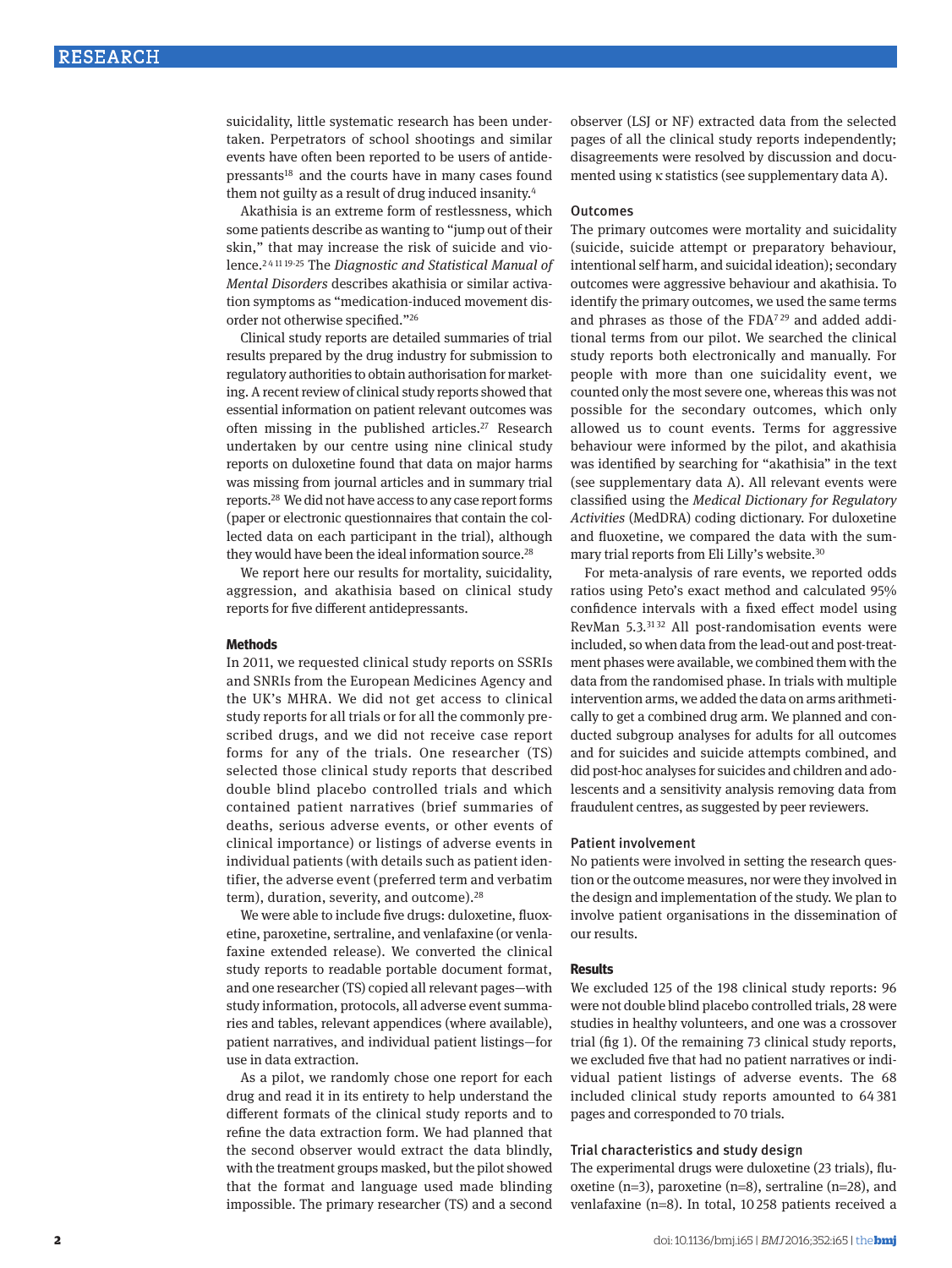

Fig 1 | Flowchart showing selection of relevant studies for inclusion

drug and 6832 a placebo. Fifteen trials had an additional (SSRI or SNRI) comparator in 669 patients (228 receiving fluoxetine and 441 receiving paroxetine) and a tricyclic or tetracyclic comparator in 767 patients. Eleven of the trials (12% of the patients) concerned children and adolescents. Table 1 shows the indications for treatment; 34 trials included 7882 patients with major depressive disorder. Patients at risk of suicide were excluded in 44 trials (63%); in 16 trials, suicide risk was not an exclusion criterion (23%), whereas it was unknown in 10 trials (14%). The randomised phase of the trials lasted from one to 54 weeks (median nine weeks).

Sixty trials (86%) had a placebo lead-in period (4 to 14 days, median 7 days) and all of them excluded from randomisation those who improved while receiving placebo, as judged by their Hamilton scores or similar. Rarely was there any information about the numbers excluded.

It was unclear to what extent sedatives were allowed or used. Four duloxetine trials and four sertraline trials allowed benzodiazepines or similar psychoactive drugs. However, in at least 50 trials (71%, we did not have access to the full protocol for all the trials), sedatives such as choral hydrate or zolpidem were allowed if the patients had difficulty sleeping.

The quality of the clinical study reports varied. For 32 trials we had individual patient listings of adverse events for all patients (in appendices, apart from the venlafaxine trials where the listings were part of the main report). We had access to the protocol for 44 trials; for the remaining trials, only a summary of the study design was available. It seemed that all other appendices were either only "available on request" to the authorities or came under "the system of exceptions set out in the Regulation (EC) No 1049/2001," and so could not be released to us. This is in line with the guidance for clinical study reports, where certain appendices are not required to be submitted to the EMA.33 For 27 trials, we only had abbreviated or summary clinical study reports; some of these were titled accordingly whereas others were called clinical study reports, although they were only short summaries of about 100 pages. For four trials of sertraline, we only had summary reports combining two trials each (trials 51 and 52, and trials 53 and 54) for which the protocols were the same. We analysed the results accordingly. Key characteristics of the included trials are available in the supplementary data B.

The drug companies had concerns about the validity of the data or fraudulent behaviour in three trials. The data from one centre in trial 28 was not included in the efficacy analyses "due to concerns over the validity of the data," and in trial 34, one centre was shut down "following an internal audit that detected significant compliance violations." Four centres in trial 70 exhibited potentially fraudulent behaviour: three centres had their study records "impounded by the Swiss police for fraud"; and for the fourth centre, "Many of the enrolled patients . . . had identical evaluations for consecutive visits, and . . . all 35 patients from this site had very similar evaluation patterns."

The interobserver agreement for our assessments was high (κ=0.94). Most disagreements resulted from errors in data extraction; discussion and consensus was needed for only two events.

#### **Mortality**

Sixteen deaths occurred, all in adults: one in the placebo lead-in phase and one in a 12 week lead-in phase during treatment with duloxetine 60 mg/day. Post-randomisation, nine deaths occurred during treatment with an SSRI or SNRI and four with placebo (odds ratio 1.28, 95% confidence interval 0.40 to 4.06) plus one with imipramine (table 2, fig 2, and supplementary data C). As none of the deaths occurred in fraudulent centres, no sensitivity analysis was needed.

Four deaths were misreported by the company, in all cases favouring the active drug. One death in a

| Table 1   Overview of indications in 70 trials                        |                                                                                                                     |  |  |  |  |  |  |
|-----------------------------------------------------------------------|---------------------------------------------------------------------------------------------------------------------|--|--|--|--|--|--|
| <b>Indication</b>                                                     | Drugs (No of trials)                                                                                                |  |  |  |  |  |  |
| Major depressive disorder                                             | Duloxetine (12), fluoxetine (2), paroxetine (3), sertraline<br>(9), venlafaxine or venlafaxine extended release (8) |  |  |  |  |  |  |
| Obsessive compulsive disorder                                         | Fluoxetine (1), paroxetine (1), sertraline (7)                                                                      |  |  |  |  |  |  |
| Post-traumatic stress disorder                                        | Paroxetine (3), sertraline (4)                                                                                      |  |  |  |  |  |  |
| Stress urinary incontinence                                           | Duloxetine (8)                                                                                                      |  |  |  |  |  |  |
| Panic disorder                                                        | Sertraline (5)                                                                                                      |  |  |  |  |  |  |
| Generalised social phobia or social anxiety disorder or social phobia | Sertraline (2), paroxetine (1)                                                                                      |  |  |  |  |  |  |
| Irritative symptoms of benign prostatic hyperplasia                   | Duloxetine (1)                                                                                                      |  |  |  |  |  |  |
| Diabetic peripheral neuropathic pain                                  | Duloxetine (1)                                                                                                      |  |  |  |  |  |  |
| Fibromyalgia                                                          | Duloxetine (1)                                                                                                      |  |  |  |  |  |  |
| Non-insulin-dependent diabetes mellitus                               | Sertraline (1)                                                                                                      |  |  |  |  |  |  |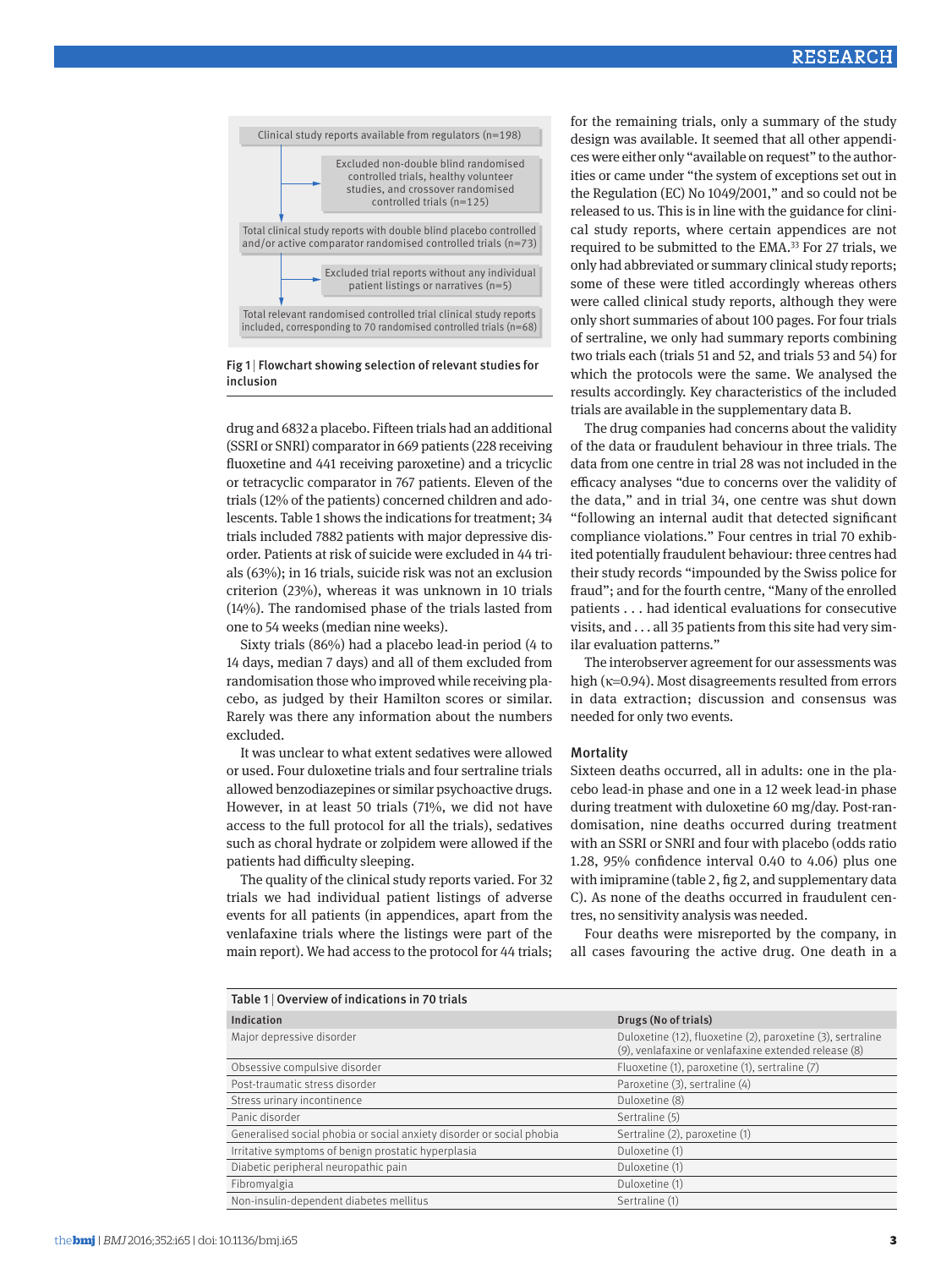| <b>Before</b><br>randomisation | Drug arm     | Third arm<br>(imipramine) | Placebo<br>arm                                                       |
|--------------------------------|--------------|---------------------------|----------------------------------------------------------------------|
|                                |              |                           |                                                                      |
|                                |              |                           |                                                                      |
| Ω                              |              |                           |                                                                      |
|                                |              |                           |                                                                      |
|                                | No of deaths |                           | Table 2   Number of all cause mortality events in 70 included trials |

Drugs: duloxetine, fluoxetine, paroxetine, sertraline, venlafaxine.

|                                               |        | No of events/total |              |     |                                   |                  |     |                  |                                   |
|-----------------------------------------------|--------|--------------------|--------------|-----|-----------------------------------|------------------|-----|------------------|-----------------------------------|
| Study                                         | Drugs  | Placebo            |              |     | Peto odds ratio<br>fixed (95% CI) |                  |     | Weight<br>$(\%)$ | Peto odds ratio<br>fixed (95% CI) |
| Trial 03                                      | 2/188  | 1/93               |              |     |                                   |                  |     | 23.0             | $0.99$ (0.09 to 11.05)            |
| Trial 08                                      | 1/175  | 0/90               |              |     |                                   |                  |     | 7.8              | 4.55 (0.07 to 285.11)             |
| Trial 16                                      | 1/227  | 0/231              |              |     |                                   |                  |     | 8.7              | 7.52 (0.15 to 379.06)             |
| Trial 23                                      | 2/342  | 1/115              |              |     |                                   |                  |     | 19.6             | 0.65(0.05 to 8.83)                |
| Trial 30                                      | 0/160  | 1/162              |              |     |                                   |                  |     | 8.7              | $0.14$ (0.00 to 6.91)             |
| Trial 31                                      | 1/151  | 0/156              |              |     |                                   |                  |     | 8.7              | $0.14$ $(0.15$ to 385.12)         |
| Trial 62                                      | 0/181  | 1/175              |              |     |                                   |                  |     | 8.7              | 0.13(0.00 to 6.59)                |
| Trial 69                                      | 1/167  | 0/83               |              |     |                                   |                  |     | 7.7              | 4.47 (0.07 to 286.83)             |
| Trial 70                                      | 1/180  | 0/68               |              |     |                                   |                  |     | 6.9              | 3.97 (0.05 to 320.94)             |
| <b>Total (95% CI)</b>                         | 9/1771 | 4/1173             |              |     |                                   |                  |     | 100.0            | 1.28 (0.40 to 4.06)               |
| Test for heterogeneity: $\chi^2$ =5.40, df=8, |        |                    |              |     |                                   |                  |     |                  |                                   |
| P=0.71, $1^2$ =0%                             |        |                    | 0.01         | 0.1 | $\Omega$                          | 10               | 100 |                  |                                   |
| Test for overall effect: $z=0.41$ , $P=0.68$  |        | <b>Increased</b>   | harm placebo |     | harm drugs                        | <b>Increased</b> |     |                  |                                   |

Fig 2 | Meta-analysis of all cause mortality for selective serotonin reuptake inhibitors (SSRI s) or serotonin-norepinephrine reuptake inhibitors (SNRI s) compared with placebo postrandomisation

> participant receiving paroxetine (trial 31) was called a post-study event, taking place 21 days after the patient had admitted to taking the last dose, but this was on day 63 out of the 84 days of randomised treatment. Moreover, the patient had detectable paroxetine in the blood at the time of death. A patient receiving venlafaxine (trial 69) attempted suicide by strangulation without forewarning and died five days later in hospital. Although the suicide attempt occurred on day 21 out of the 56 days of randomised treatment, the death was called a post-study event as it occurred in hospital and

treatment had been discontinued because of the suicide attempt. Conversely, a patient receiving placebo (trial 62) died on day 404, 26 days after the randomised phase ended, but the death was not listed as a post-study event as the patient had allegedly taken treatment until the previous day. Finally, a death in a participant receiving venlafaxine (trial 70) that occurred three months after treatment was only noted in the patient narratives and nowhere else in the clinical study report.

### **Suicidality**

Overall, 155 suicidality events took place, 13 before randomisation. The odds ratio post-randomisation for suicidality in patients was 1.21 (95% confidence interval 0.84 to 1.74) and was similar for number of suicidality events (1.14, 0.80 to 1.64). The odds ratio for suicidality in adults was 0.81 (0.51 to 1.28) and 0.77 (0.49 to 1.21 for events) and for children and adolescents was 2.39 (1.31 to 4.33) and 2.24 (1.24 to 4.04 for events). None of the suicidality events occurred in patients from fraudulent centres. See table 3, fig 3 and supplementary data C and D.

### *Suicides*

Six suicides were reported, one in the duloxetine lead-in phase. Post-randomisation five suicides were reported: two in the study drug group, two in the placebo group (odds ratio 0.58, 95% confidence interval 0.07 to 4.48), and one in the imipramine group (see supplementary data C and D).

### *Suicide attempts*

We counted all attempted suicides, including intentional self harm (for example, slitting of wrists), intentional overdoses, and obvious preparatory events (for example, putting a knife to the wrist or neck, but being stopped before any harm). Six of the 73 events (n=70 patients) took place before randomisation (four in participants taking duloxetine and two in participants taking placebo).

One of the events, in a participant taking placebo before randomisation, occurred on day 29, although the lead-in phase was supposed to last only 14 days. Also, one of the four suicide attempts in participants taking duloxetine before randomisation was only identified by

| Table 3   Overall suicidality events in 70 included trials, before and post-randomisation |                   |                   |            |                   |             |                   |                   |                 |  |
|-------------------------------------------------------------------------------------------|-------------------|-------------------|------------|-------------------|-------------|-------------------|-------------------|-----------------|--|
| Suicidality events                                                                        | <b>Duloxetine</b> | <b>Fluoxetine</b> | Paroxetine | <b>Sertraline</b> | Venlafaxine | All drugs         | Placebo           | Imipramine      |  |
| Before randomisation                                                                      |                   |                   |            |                   |             |                   |                   |                 |  |
| Drug event:                                                                               |                   |                   |            |                   |             |                   |                   |                 |  |
| Suicides                                                                                  |                   | $-*$              | $-*$       | $-*$              | $-*$        |                   | $\mathbf{0}$      | $-*$            |  |
| Suicide attempts                                                                          | 4                 | $-*$              | $-*$       | $-*$              | $-*$        | 4                 |                   | $-*$            |  |
| Suicidal ideation                                                                         | 4                 | $-*$              | $-*$       | $-*$              | $-*$        | 4                 |                   | $-*$            |  |
| Suicidality                                                                               | 9                 |                   |            |                   |             | 9                 | 4                 |                 |  |
| Post-randomisation                                                                        |                   |                   |            |                   |             |                   |                   |                 |  |
| Drug (any arm) event:                                                                     |                   |                   |            |                   |             |                   |                   |                 |  |
| Suicides                                                                                  |                   | $\Omega$          | $\Omega$   | $\mathcal{O}$     |             | $\mathfrak{D}$    | $\mathfrak{D}$    |                 |  |
| Suicide attempts                                                                          | 8                 |                   | 18         | 9                 |             | 43                | 22                |                 |  |
| Suicidal ideation                                                                         | 8                 |                   | 18         | 11                | 3           | 41                | 25                | 4               |  |
| Suicidality                                                                               | 17                | 6                 | 36         | 20                |             | 86 in 85 patients | 49 in 46 patients | 7 in 7 patients |  |
| Total population                                                                          | 4277              | 456               | 1766       | 3165              | 1263        | 10927             | 6832              | 767             |  |

\*No patients received these drugs pre-randomisation.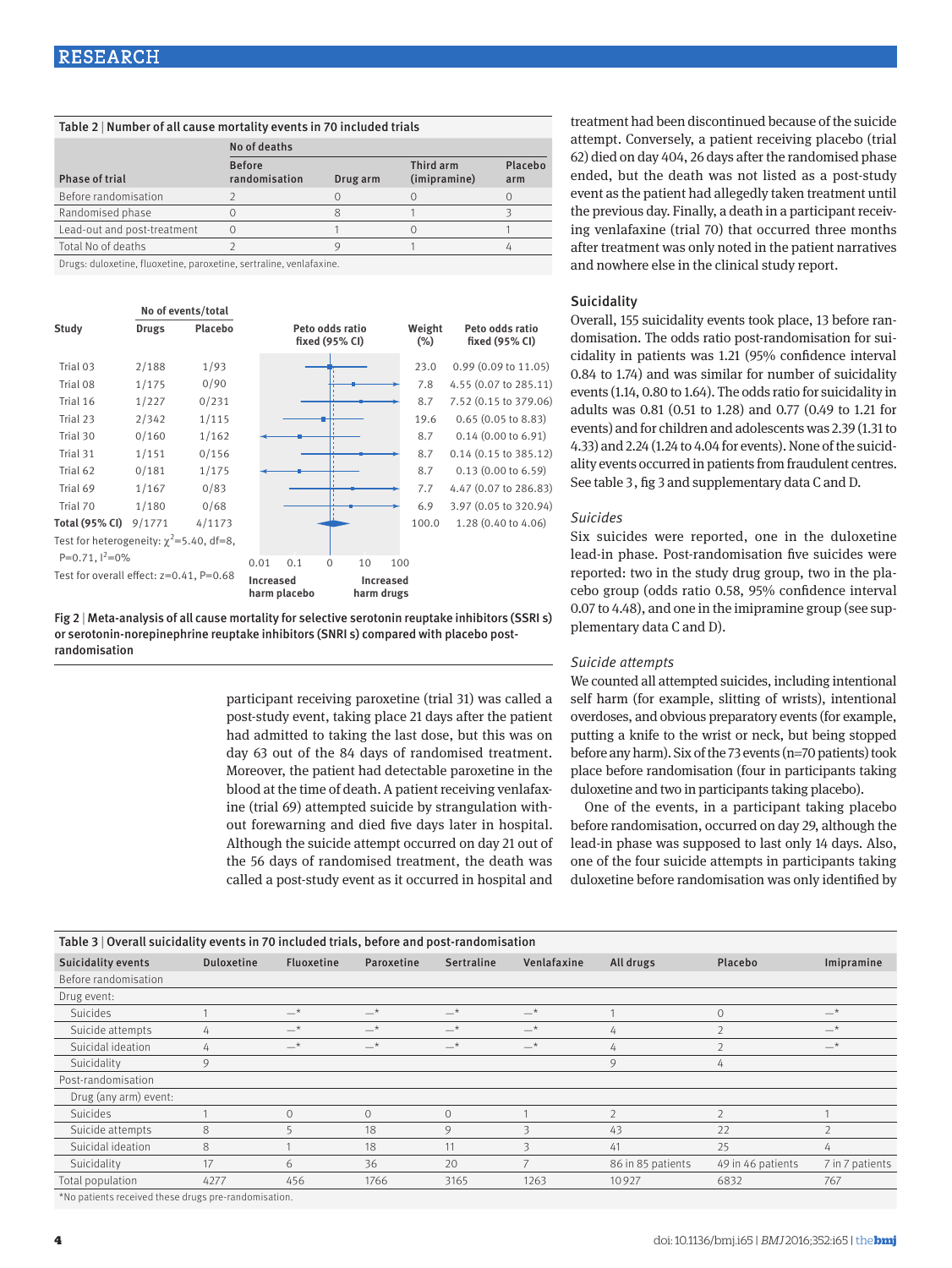| <b>RESEARCH</b> |  |  |
|-----------------|--|--|

|                                                 |              | No of events/total |                                                             |                  |                                   |
|-------------------------------------------------|--------------|--------------------|-------------------------------------------------------------|------------------|-----------------------------------|
| Study                                           | <b>Drugs</b> | Placebo            | Peto odds ratio<br>fixed (95% CI)                           | Weight<br>$(\%)$ | Peto odds ratio<br>fixed (95% CI) |
| <b>Adults</b>                                   |              |                    |                                                             |                  |                                   |
| Trial 03                                        | 1/188        | 1/93               |                                                             | 1.5              | $0.46$ (0.02 to 8.88)             |
| Trial 04                                        | 1/196        | 0/99               |                                                             | 0.8              | 4.50 (0.07 to 285.95)             |
| Trial 05                                        | 3/123        | 0/122              |                                                             | 2.6              | 7.45 (0.77 to 72.30)              |
| Trial 06                                        | 1/128        | 3/139              |                                                             | 3.4              | 0.39 (0.05 to 2.84)               |
| Trial 07                                        | 1/136        | 0/142              |                                                             | 0.9              | 7.72 (0.15 to 389.54)             |
| Trial 08                                        | 2/264        | 0/90               |                                                             | 1.3              | 3.84 (0.16 to 92.95)              |
| Trial 09                                        | 2/264        | 0/89               |                                                             | 1.3              | 3.82 (0.16 to 93.42)              |
| Trial 11                                        | 7/390        | 2/126              |                                                             | 5.6              | $1.13(0.24 \text{ to } 5.23)$     |
| Trial 30                                        | 2/160        | 4/162              |                                                             | 5.1              | $0.51$ (0.10 to 2.58)             |
| Trial 31                                        | 1/151        | 0/156              |                                                             | 0.9              | 7.64 (0.15 to 385.12)             |
| Trial 32                                        | 3/365        | 1/186              |                                                             | 3.1              | 1.48 (0.19 to 11.05)              |
| Trial 38                                        | 2/151        | 1/37               |                                                             | 1.6              | $0.42$ (0.02 to 7.30)             |
| Trial 39                                        | 0/129        | 2/129              |                                                             | 1.7              | 0.13(0.01 to 2.16)                |
| Trial 40                                        | 1/159        | 1/40               |                                                             |                  | 0.15(0.00 to 4.93)                |
|                                                 |              |                    |                                                             | 1.1              |                                   |
| Trial 44                                        | 2/100        | 3/108              |                                                             | 4.2              | $0.72$ $(0.12$ to 4.23)           |
| Trial 45                                        | 3/86         | 3/83               |                                                             | 5.0              | $0.96(0.19 \text{ to } 4.90)$     |
| Trial 46                                        | 1/94         | 0/93               |                                                             | 0.9              | 7.31 (0.15 to 368.46)             |
| Trial 47                                        | 1/96         | 0/97               |                                                             | 0.9              | 7.47 (0.15 to 376.30)             |
| Trial 48                                        | 1/211        | 0/204              |                                                             | 0.9              | 7.15 (0.14 to 360.43)             |
| Trial 49                                        | 0/135        | 1/69               |                                                             | 0.8              | 0.05(0.00 to 3.27)                |
| Trial 50                                        | 1/76         | 0/78               |                                                             | 0.9              | 7.59 (0.15 to 382.44)             |
| Trial 51 and 52                                 | 0/44         | 1/43               |                                                             | 0.9              | $0.13$ (0.00 to 6.67)             |
| Trial 53 and 54                                 | 3/241        | 0/84               |                                                             | 2.0              | 3.88 (0.29 to 51.92)              |
| Trial 59                                        | 0/85         | 1/88               |                                                             | 0.9              | $0.14$ (0.00 to 7.06)             |
| Trial 63                                        | 0/72         | 1/76               |                                                             | 0.9              | $0.14$ (0.00 to 7.20)             |
| Trial 64                                        | 0/315        | 1/152              |                                                             | 0.8              | 0.05(0.00 to 3.04)                |
| Trial 67                                        | 1/238        | 1/80               |                                                             | 1.3              | $0.27(0.01 \text{ to } 6.52)$     |
| Trial 68                                        | 0/100        | 1/104              |                                                             | 0.9              | $0.14$ (0.00 to 7.09)             |
| Trial 69                                        | 8/249        | 1/83               |                                                             | 5.7              | 2.14 (0.46 to 9.84)               |
| Trial 70                                        | 2/180        | 6/68               |                                                             | 5.3              | $0.09$ $(0.02$ to $0.41)$         |
| Subtotal (95% CI) 50/5126                       |              | 35/3120            |                                                             | 62.7             | $0.81$ $(0.51$ to $1.28)$         |
| Test for heterogeneity: $\chi^2$ =35.60, df=29, |              |                    |                                                             |                  |                                   |
| P=0.19, $1^2$ =19%                              |              |                    |                                                             |                  |                                   |
| Test for overall effect: z=0.91, P=0.36         |              |                    |                                                             |                  |                                   |
| <b>Children and adolescents</b>                 |              |                    |                                                             |                  |                                   |
| Trial 24                                        | 2/48         | 0/48               |                                                             | 1.7              | 7.55 (0.47 to 122.46)             |
| Trial 25                                        | 2/109        | 1/110              |                                                             | 2.6              | 1.98 (0.20 to 19.22)              |
| Trial 26                                        | 2/71         | 1/32               |                                                             | 2.2              | $0.90(0.08 \text{ to } 10.61)$    |
| Trial 27                                        | 8/93         | 1/87               |                                                             | 7.4              | 4.76 (1.25 to 18.14)              |
| Trial 28                                        | 8/187        | 4/99               |                                                             | 9.0              | 1.06 (0.32 to 3.57)               |
| Trial 29                                        | 5/104        | 1/102              |                                                             | 5.0              | 3.85 (0.76 to 19.44)              |
| Trial 33                                        | 2/165        | 0/157              |                                                             | 1.7              | 7.08 (0.44 to 113.82)             |
| Trial 34                                        | 1/100        | 0/107              |                                                             | 0.9              | 7.92 (0.16 to 400.28)             |
| Trial 42                                        | 3/97         | 0/91               |                                                             | 2.6              | 7.09 (0.73 to 69.11)              |
| Trial 43                                        | 2/92         | 2/96               |                                                             | 3.4              | $1.04(0.14 \text{ to } 7.54)$     |
| Trial 56                                        | 0/94         | 1/95               |                                                             | 0.9              | $0.14$ (0.00 to 6.89)             |
| Subtotal (95% CI) 35/1160                       |              | 11/1024            |                                                             | 37.3             | 2.39 (1.31 to 4.33)               |
| Test for heterogeneity: $\chi^2$ =8.90, df=10,  |              |                    |                                                             |                  |                                   |
| $P=0.54$ , $1^2=0\%$                            |              |                    |                                                             |                  |                                   |
| Test for overall effect: z=2.86, P=0.004        |              |                    |                                                             |                  |                                   |
| Total (95% CI)                                  |              | 85/6286 46/4144    |                                                             | 100.0            | 1.21 (0.84 to 1.74)               |
| Test for heterogeneity: $\chi^2$ =52.46, df=40, |              |                    |                                                             |                  |                                   |
| P=0.09, $1^2$ =24%                              |              |                    |                                                             |                  |                                   |
| Test for overall effect: z=1.02, P=0.31         |              |                    | 10<br>0.01<br>0.1<br>0<br>100                               |                  |                                   |
| Test for subgroup differences: $\chi^2$ =7.96,  |              |                    | Increased<br><b>Increased</b><br>harm placebo<br>harm drugs |                  |                                   |
| df=1, P=0.005, $1^2$ =87.4%                     |              |                    |                                                             |                  |                                   |

Fig 3 | Meta-analysis of suicidality in participants receiving selective serotonin reuptake inhibitors (SSRIs) or serotonin-norepinephrine reuptake inhibitors (SNRIs) compared with placebo post-randomisation

going over the appendices containing individual patient listings. This "possible suicide attempt" was listed as "mild" and was not documented elsewhere in the clinical study report and there was no patient narrative.

Five of the 67 post-randomisation events occurred during the lead-out or post-treatment phase of the trials (in three patients receiving study drugs and in two receiving placebo).

Of the remaining 62 suicide attempts (in 59 patients), 40 occurred in 39 patients receiving the study drug, 20 in 18 patients receiving placebo, and two in two patients receiving imipramine. Four of these events were only listed in the individual patient listings and three others only noted in adverse events tables (no further information was available as there was no narrative). Twenty seven events were coded as emotional lability or worsening depression, although in patient narratives or individual patient listings they were clearly suicide attempts. Conversely, several cases of suicidal ideation were called suicide attempts in the adverse events tables. One suicide attempt (intentional overdose with paracetamol (acetaminophen)) in a patient receiving fluoxetine was described as "elevated liver enzymes" in the adverse events tables, in contrast with the narrative (see supplementary data C). There was no difference between suicides and suicide attempts (odds ratio 1.05, 95% confidence interval 0.63 to 1.75). The odds ratio for adults was 0.60 (0.29 to 1.24) and for children and adolescents was 1.85 (0.90 to 3.83, see supplementary data D).

#### *Suicidal ideation*

Seventy five participants experienced 76 suicidal ideation events, of which six events were in the lead-in phase (four were taking duloxetine and two placebo). Two of the four events in the duloxetine users were severe and had patient narratives. A third event was mild and was only recorded in treatment emergent adverse events tables. The fourth event, mild suicidal thoughts, appeared only in the appendix containing individual patient listings. Of the 70 post-randomisation events, 41 occurred in participants receiving study drugs, 25 in those receiving placebo, and four in those receiving imipramine.

Sixty two patients experienced 63 events during the randomised phase of the trials (34 events in those receiving drugs, 25 in 24 participants receiving placebo, and four in participants receiving imipramine). Thirty two of these events were coded as emotional lability or worsening of depression in the treatment emergent adverse events tables, but it was clear from the patient narratives or individual patient listings that they were in fact ideation events.

Seven events occurred in the lead-out or post-treatment phases of the trials, and all in participants receiving the study drug (see supplementary data C).

### Aggressive behaviour

Three events of aggressive behaviour in participants receiving duloxetine and two in participants receiving placebo took place before randomisation. Post-randomisation there were 62 events in participants receiving the study drugs, 28 in participants receiving placebo, and four in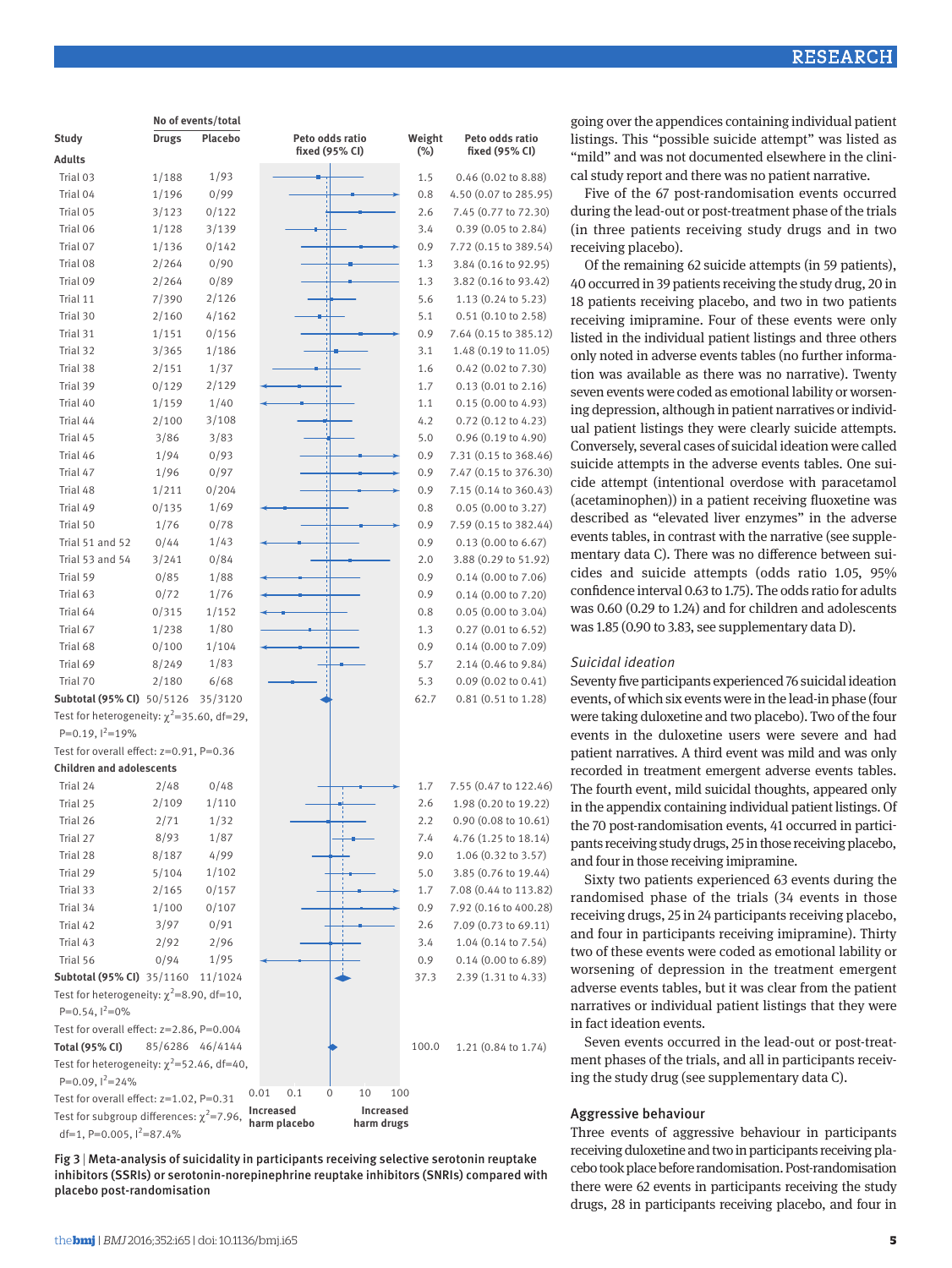| Table 4   Aggressive behaviour events in 70 included trials, before and post-randomisation |                   |     |                                  |      |             |                   |      |            |
|--------------------------------------------------------------------------------------------|-------------------|-----|----------------------------------|------|-------------|-------------------|------|------------|
| Events                                                                                     | <b>Duloxetine</b> |     | Fluoxetine Paroxetine Sertraline |      | Venlafaxine | All drugs Placebo |      | Imipramine |
| Before randomisation                                                                       |                   |     |                                  |      |             |                   |      |            |
| Post-randomisation (any arm) 7                                                             |                   |     |                                  | 14   |             | 62                | 26   |            |
| Total population                                                                           | 4277              | 456 | 1766                             | 3165 | 1263        | 10927             | 6832 | 767        |

|                                                 |                 | No of events/total |                                                             |        |                               | p              |
|-------------------------------------------------|-----------------|--------------------|-------------------------------------------------------------|--------|-------------------------------|----------------|
| Study                                           | <b>Drugs</b>    | Placebo            | Peto odds ratio                                             | Weight | Peto odds ratio               | p              |
| Adults                                          |                 |                    | fixed (95% CI)                                              | $(\%)$ | fixed (95% CI)                | in             |
| Trial 04                                        | 1/196           | 0/99               |                                                             | 1.0    | 4.50 (0.07 to 285.95)         | si             |
| Trial 05                                        | 1/123           | 2/122              |                                                             | 3.5    | $0.51$ $(0.05$ to 4.91)       | p              |
| Trial 06                                        | 1/128           | 3/139              |                                                             | 4.6    | $0.39(0.05 \text{ to } 2.84)$ | in             |
| Trial 07                                        | 2/136           | 0/142              |                                                             | 2.3    | 7.78 (0.48 to 125.09)         | (C             |
| Trial 09                                        | 2/264           | 0/89               |                                                             | 1.8    | 3.82 (0.16 to 93.42)          | (1)            |
| Trial 10                                        | 0/89            | 2/88               |                                                             | 2.3    | 0.13(0.01 to 2.13)            | aı             |
| Trial 11                                        | 0/390           | 1/126              |                                                             | 0.9    | 0.02 (0.00 to 1.60)           | le             |
| Trial 16                                        | 1/227           | 0/231              |                                                             | 1.2    | 7.52 (0.15 to 379.06)         | 1.             |
| Trial 30                                        | 1/160           | 1/162              |                                                             | 2.3    | 1.01 (0.06 to 16.26)          | (1)            |
| Trial 31                                        | 1/151           | 0/156              |                                                             | 1.2    | 7.64 (0.15 to 385.12)         |                |
| Trial 32                                        | 1/365           | 1/186              |                                                             | 2.1    | 0.48 (0.03 to 9.08)           | e۱             |
| Trial 38                                        | 1/151           | 0/37               |                                                             | 0.7    | 3.47 (0.03 to 480.43)         | id             |
| Trial 39                                        | 0/129           | 2/129              |                                                             | 2.3    | 0.13(0.01 to 2.16)            |                |
| Trial 44                                        | 1/100           | 0/108              |                                                             | 1.2    | 8.00 (0.16 to 404.57)         | a              |
| Trial 45                                        | 1/86            | 0/83               |                                                             | 1.2    | 7.14 (0.14 to 359.84)         | d              |
| Trial 49                                        | 1/135           | 0/69               |                                                             | 1.0    | 4.53 (0.07 to 285.39)         | si             |
| Trial 53 and 54                                 | 1/241           | 0/84               |                                                             | 0.9    | 3.85 (0.04 to 338.83)         | fı             |
| Trial 58                                        | 1/132           | 0/45               |                                                             | 0.9    | 3.82 (0.04 to 344.50)         | (f)            |
| Trial 63                                        | 1/72            | 0/76               |                                                             | 1.2    | 7.81 (0.15 to 394.22)         | e۱             |
| Trial 64                                        | 2/157           | 0/152              |                                                             | 2.3    | 7.20 (0.45 to 115.73)         | O1             |
| Trial 67                                        | 0/238           | 1/80               |                                                             | 0.9    | 0.02 (0.00 to 1.72)           | W              |
| Trial 68                                        | 1/100           | 2/104              |                                                             | 3.5    | $0.53$ $(0.05$ to $5.16)$     | ti.            |
| Subtotal (95% CI) 21/3770                       |                 | 15/2507            |                                                             | 39.3   | 1.09 (0.55 to 2.14)           |                |
| Test for heterogeneity: $\chi^2$ =23.60, df=21, |                 |                    |                                                             |        |                               | A              |
| P=0.31, $1^2$ =11%                              |                 |                    |                                                             |        |                               | T              |
| Test for overall effect: z=0.24, P=0.81         |                 |                    |                                                             |        |                               | ti             |
| <b>Children and adolescents</b>                 |                 |                    |                                                             |        |                               | ti             |
| Trial 24                                        | 0/48            | 1/48               |                                                             | 1.2    | $0.14$ (0.00 to 6.82)         | re             |
| Trial 25                                        | 5/109           | 5/110              |                                                             | 11.2   | 1.01 (0.28 to 3.58)           | ti             |
| Trial 26                                        | 1/71            | 0/32               |                                                             | 1.0    | 4.27 (0.06 to 294.70)         | O1             |
| Trial 27                                        | 7/93            | 0/87               |                                                             | 7.9    | 7.41 (1.64 to 33.47)          | p              |
| Trial 28                                        | 3/187           | 0/99               |                                                             | 3.2    | 4.67 (0.43 to 50.76)          | re             |
| Trial 29                                        | 2/104           | 0/102              |                                                             | 2.3    | 7.32 (0.45 to 117.83)         | W              |
| Trial 33                                        | 5/165           | 2/157              |                                                             | 8.0    | 2.28 (0.51 to 10.17)          | 5.             |
| Trial 34                                        | 10/100          | 1/107              |                                                             | 12.2   | 6.01 (1.79 to 20.19)          | fiş            |
| Trial 42                                        | 3/97            | 0/91               |                                                             | 3.5    | 7.09 (0.73 to 69.11)          | S0             |
| Trial 43                                        | 1/92            | 1/96               |                                                             | 2.3    | 1.04 (0.06 to 16.82)          | $\mathbf{b}$   |
| Trial 56                                        | 4/94            | 3/95               |                                                             | 7.9    | 1.36 (0.30 to 6.12)           | (              |
| Subtotal (95% CI) 41/1160 13/1024               |                 |                    |                                                             | 60.7   | 2.79 (1.62 to 4.81)           |                |
| Test for heterogeneity: $\chi^2$ =10.67, df=10, |                 |                    |                                                             |        |                               | a              |
| P=0.38, $1^2$ =6%                               |                 |                    |                                                             |        |                               | ie             |
| Test for overall effect: z=3.70, P<0.001        |                 |                    |                                                             |        |                               | W              |
| Total (95% CI)                                  | 62/4930 28/3531 |                    |                                                             | 100.0  | 1.93 (1.26 to 2.95)           |                |
| Test for heterogeneity: $\chi^2$ =38.80, df=32, |                 |                    |                                                             |        |                               | C <sub>(</sub> |
| P=0.19, $1^2$ =18%                              |                 |                    |                                                             |        |                               | C <sub>(</sub> |
| Test for overall effect: z=3.04, P=0.002        |                 |                    | 0.1<br>10<br>0.01<br>0                                      | 100    |                               | O              |
| Test for subgroup differences: $\chi^2$ =4.53,  |                 |                    | Increased<br><b>Increased</b><br>harm placebo<br>harm drugs |        |                               | ti             |
| df=1, P=0.03, $1^2$ =77.9%                      |                 |                    |                                                             |        |                               | a              |

Fig 4 | Meta-analysis of aggressive behaviour in patients receiving selective serotonin reuptake inhibitors (SSRIs) or serotonin-norepinephrine reuptake inhibitors (SNRIs) compared with placebo post-randomisation

articipants receiving imipramine, of which three in the paroxetine group and two in the placebo group occurred the lead-out or post-treatment phase (table 4). Aggresve behaviour occurred more often in the drug group compared with placebo group (odds ratio 1.93, 95% confidence terval 1.26 to 2.95). The odds ratio for adults was 1.09 0.55 to 2.14) and for children and adolescents was 2.79 (1.62 to 4.81, figure 4). If data were removed from trials 28 and 34 (paediatric trials in which each centre had frauduent data), the increase in aggression remained: all ages 1.58 (1.00 to 2.51) and children and adolescents only 2.19 (1.17 to 4.11, see supplementary data D).

Only patient narratives were available for serious vents and they included homicidal threat, homicidal leation, assault, sexual molestation, and a threat to take gun to school (all five participants receiving sertraline), amage to property, punching household items, aggresve assault, verbally abusive and aggressive threats (all ve participants receiving paroxetine), and belligerence uoxetine). Details were unavailable for non-serious vents, as they were either listed in adverse events tables given in the appendix of individual patient listings ithout any narratives. These events were increased hoslity, aggressiveness, rage, or anger.

### Akathisia

hirty akathisia events occurred, all post-randomisaon (22 in participants receiving study drugs, six in parcipants receiving placebo, and two in participants eceiving clomipramine); two of the events, both in parcipants receiving duloxetine, took place in the leadut phase (table 5). Akathisia occurred more often in articipants receiving the study drug than in those eceiving placebo (2.04, 0.93 to 4.48), but this difference ras not statistically significant: for adults 2.00 (0.79 to 5.04) and for children and adolescents (2.15, 0.48 to 9.65, g 5). If data were removed from trial 70 (adults), where ome centres had fraudulent data, the odds ratio becomes 1.99 (0.90 to 4.44) and for adults becomes 1.94 0.75 to 4.99, see supplementary data D).

Some events were not listed as akathisia in the dverse events tables because of the coding dictionares used. For example, in the three sertraline trials where we had access to both the verbatim and the oded preferred terms, akathisia seemed to have been oded as "hyperkinesia" according to the World Health rganisation Adverse Drug Reaction Terminology diconary. We could only identify akathisia if we had ccess to the verbatim terms, which were sometimes available from individual patient listings or patient narratives. For most duloxetine and fluoxetine trials, akathisia was also noted in the regular adverse events tables, and therefore the trials appeared to have more events than those for other drugs for which akathisia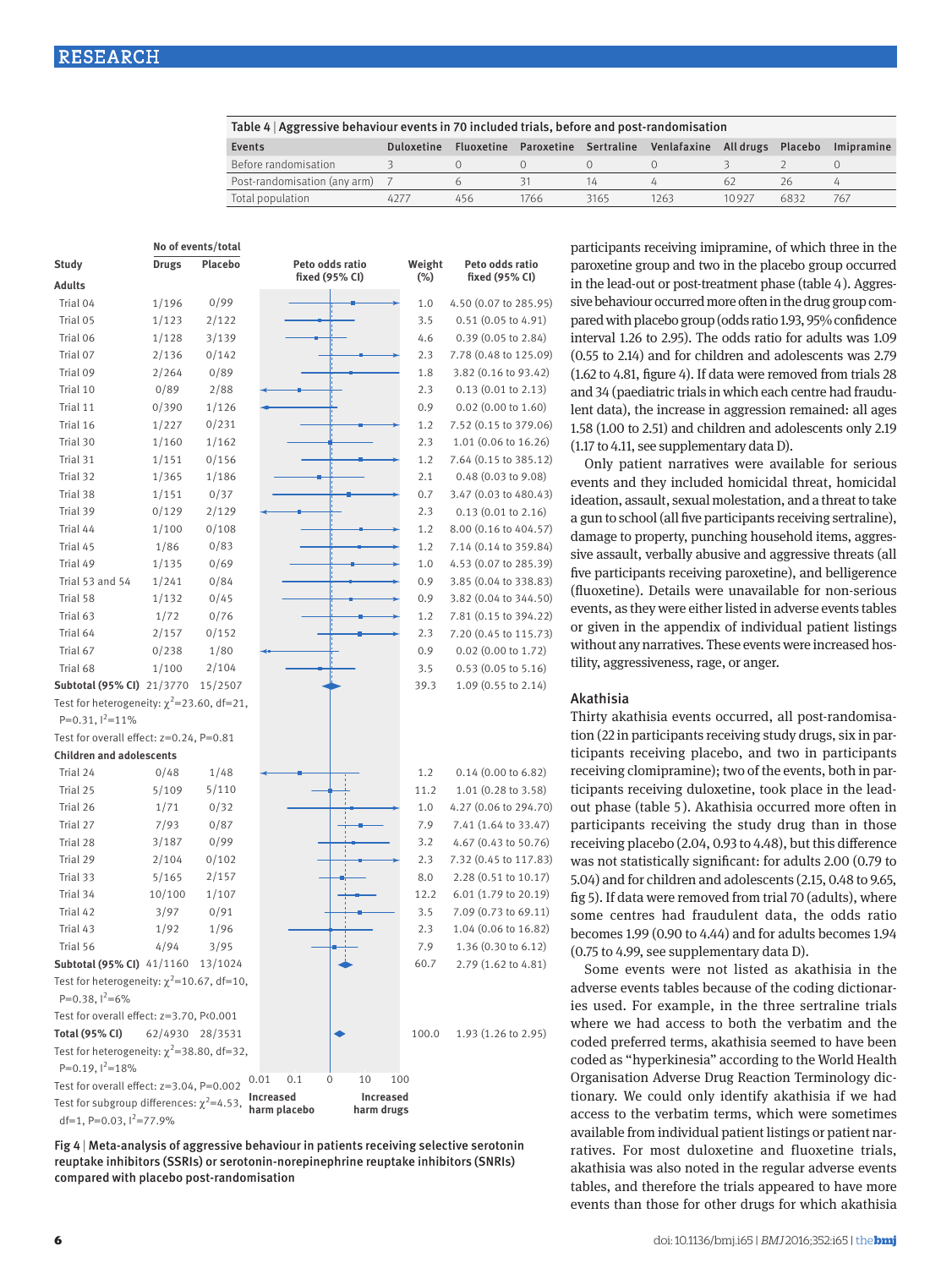| Table 5   Akathisia events in 70 included trials, post-randomisation (no events noted previously) |                   |                   |                   |             |           |         |              |
|---------------------------------------------------------------------------------------------------|-------------------|-------------------|-------------------|-------------|-----------|---------|--------------|
| Drug (any arm)                                                                                    | <b>Duloxetine</b> | <b>Fluoxetine</b> | <b>Sertraline</b> | Venlafaxine | All drugs | Placebo | Clomipramine |
| Akathisia events                                                                                  |                   |                   |                   |             |           |         |              |
| Total population                                                                                  | 4277              | 456               | 3165              | 1263        | 10927     | 6832    | 767          |

|                                                                           |              | No of events/total |                                  |                         |                       |
|---------------------------------------------------------------------------|--------------|--------------------|----------------------------------|-------------------------|-----------------------|
| Study                                                                     | <b>Drugs</b> | Placebo            | Peto odds ratio                  | Weight                  | Peto odds ratio       |
| <b>Adults</b>                                                             |              |                    | fixed (95% CI)                   | $(\%)$                  | fixed (95% CI)        |
| Trial 01                                                                  | 3/103        | 0/70               |                                  | 11.5                    | 5.47 (0.54 to 55.61)  |
| Trial 02                                                                  | 0/82         | 1/75               |                                  | 4.0                     | $0.12$ (0.00 to 6.28) |
| Trial 05                                                                  | 1/123        | 0/122              |                                  | 4.0                     | 7.33 (0.15 to 369.38) |
| Trial 08                                                                  | 1/175        | 0/90               |                                  | 3.6                     | 4.55 (0.07 to 285.11) |
| Trial 09                                                                  | 3/177        | 0/89               |                                  | 10.7                    | 4.55 (0.41 to 50.48)  |
| Trial 10                                                                  | 2/89         | 0/88               |                                  | 8.0                     | 7.39 (0.46 to 119.09) |
| Trial 11                                                                  | 4/390        | 3/126              |                                  | 20.6                    | $0.36$ (0.06 to 2.06) |
| Trial 49                                                                  | 1/135        | 0/69               |                                  | 3.6                     | 4.53 (0.07 to 285.39) |
| Trial 53 and 54                                                           | 1/241        | 0/84               |                                  | 3.1                     | 3.85 (0.04 to 338.83) |
| Trial 70                                                                  | 1/180        | 0/68               |                                  | 3.2                     | 3.97 (0.05 to 320.94) |
| Subtotal (95% CI) 17/1695                                                 |              | 4/881              |                                  | 72.5                    | 2.00 (0.79 to 5.04)   |
| Test for heterogeneity: $\chi^2$ =8.56, df=9,                             |              |                    |                                  |                         |                       |
| P=0.48, $1^2$ =0%                                                         |              |                    |                                  |                         |                       |
| Test for overall effect: $z=1.47$ , P=0.14                                |              |                    |                                  |                         |                       |
| <b>Children and adolescents</b>                                           |              |                    |                                  |                         |                       |
| Trial 24                                                                  | 1/48         | 1/48               |                                  | 8.0                     | 1.00 (0.06 to 16.22)  |
| Trial 25                                                                  | 3/109        | 0/110              |                                  | 12.0                    | 7.60 (0.78 to 73.80)  |
| Trial 26                                                                  | 1/71         | 0/32               |                                  | 3.5                     | 4.27 (0.06 to 294.70) |
| Trial 42                                                                  | 0/97         | 1/91               |                                  | 4.0                     | 0.13(0.00 to 6.40)    |
| Subtotal (95% CI)                                                         | 5/325        | 2/281              |                                  | 27.5                    | 2.15 (0.48 to 9.65)   |
| Test for heterogeneity: $\chi^2$ =3.58, df=3,                             |              |                    |                                  |                         |                       |
| P=0.31, $1^2$ =16%                                                        |              |                    |                                  |                         |                       |
| Test for overall effect: z=1.00, P=0.32                                   |              |                    |                                  |                         |                       |
| <b>Total (95% CI)</b>                                                     | 22/2020      | 6/1162             |                                  | 100.0                   | 2.04 (0.93 to 4.48)   |
| Test for heterogeneity: $\chi^2$ =12.15, df=13,                           |              |                    |                                  |                         |                       |
| P=0.52, $1^2$ =0%                                                         |              |                    |                                  |                         |                       |
| Test for overall effect: z=1.77, P=0.08                                   |              |                    | 0.1<br>0<br>0.01                 | 10<br>100               |                       |
| Test for subgroup differences: $\chi^2$ =0.01,<br>df=1, P=0.94, $1^2$ =0% |              |                    | <b>Increased</b><br>harm placebo | Increased<br>harm drugs |                       |

Fig 5 | Meta-analysis of akathisia in participants receiving selective serotonin reuptake inhibitors (SSRIs) or serotonin-norepinephrine reuptake inhibitors (SNRIs) compared with placebo post-randomisation

> was miscoded—for example, no cases of akathisia were reported in the paroxetine trials. These events would be missed in trials where such detailed information was not available. Therefore our number of akathisia events is likely to be an underestimate, as the event appeared to be have been coded under many other activation terms, such as irritability, agitation, or nervousness.

## Comparison of our data with the summary trial reports on Eli Lilly's website

Information was limited on adverse events in these summary reports and it was not reliable. The number of serious events was always mentioned but the cases were not always explained and the reports focused on the most common adverse events. All reports contained tables of treatment emergent adverse events, but not for all patients (with the exception of trials 23 and 26 where complete data were tabulated), and in most cases the events were only shown if they occurred in, for example, at least 5% of patients. We were unable to find the on duloxetine). All the eight deaths (six in participants receiving duloxetine and two in participants receiving placebo) post-randomisation were noted in the online summaries, although information on one suicide in a participant receiving duloxetine in the open label phase before randomisation in trial 7 was missing, as no data from that phase were available online. Only two (both participants receiving fluoxetine) of the 20 suicide attempts (14 participants receiving duloxetine, three fluoxetine, and three placebo) were documented in the summaries, and none of the 14 suicidal ideation events (eight in participants receiving duloxetine, two paroxetine, one fluoxetine, and three placebo) were mentioned. Only 10 (three participants receiving fluoxetine and seven placebo) of the 25 aggressive behaviour events (five participants receiving duloxetine, six fluoxetine, and 14 placebo) were found online. Only three akathisia events (all participants receiving fluoxetine) of the 17 (10 receiving duloxetine, five fluoxetine, and two placebo) were in the summaries. However, the case of the "elevated liver enzymes" in a patient receiving fluoxetine in trial 26 was clarified as an intentional overdose.

online summary reports for four trials (trials 19-22, all

#### **Discussion**

Systematic reviews of harms are needed for a balanced view of medical interventions, particularly to elucidate the occurrence of rare but serious events.<sup>34</sup> Clinical study reports are far more reliable than published trial reports,<sup>2428</sup> but even using these we were unable to unravel the true number of serious harms. The trials had many shortcomings, in both the design and the reporting of the trials in the clinical study reports, and therefore our numbers are likely to be underestimates. The summary reports on Eli Lilly's website were even more unreliable than we previously suspected.<sup>28</sup> Only mortality had (almost) complete information.

# Comparison with other studies

We found no significant differences in mortality or suicidality overall, but our data confirmed the increased risk of suicide in children and adolescents.<sup>516</sup> We wanted to clarify these risks in adults and found no significant increase in association with drugs, similar to previous analyses.7 8 Our results however, cannot be compared easily with the results of the 2006 FDA meta-analysis<sup>7</sup> as we had data from 18 526 patients, whereas the FDA included about 100000 patients. The FDA did not consider the limitations of the trials that we identified and introduced some of their own—for example, by only counting events within 24 hours after the randomised phase was over. We counted all post-randomisation events in our study, although they were not always available. Interestingly, an FDA employee published a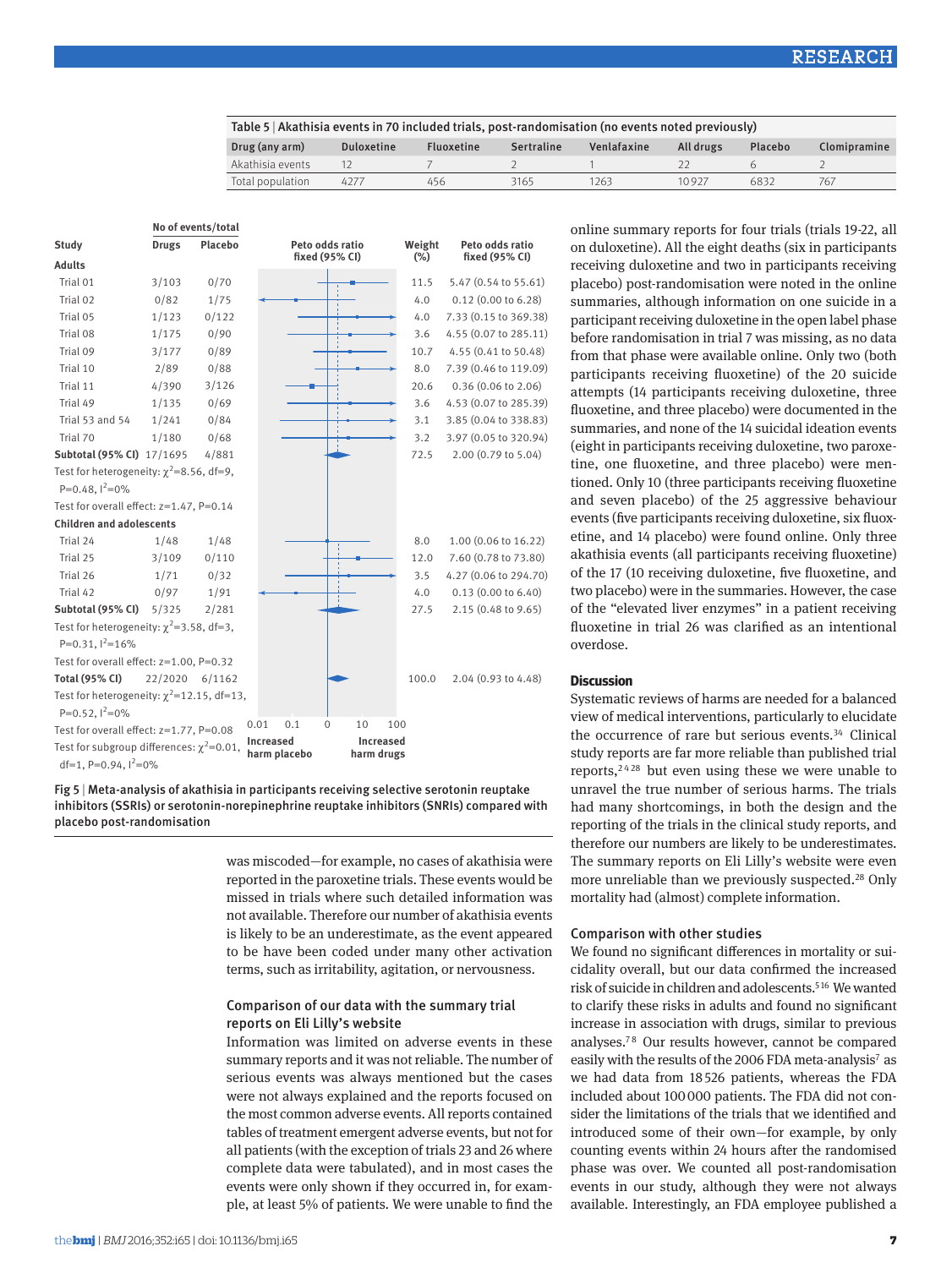paper in 2001 using FDA data that showed 22 suicides in 22062 patients randomised to antidepressants. $35$  which equates to 10 per 10000 population, but in the large FDA meta-analysis five years later, five suicides were reported in 52960 patients, or 1 per 10000 population.7

A review with over 40000 patients using data submitted to the UK's Medicines and Healthcare products Regulatory Agency (MHRA) also found no increased risk for suicidality in adults using serotonin reuptake inhibitors (SSRIs), but noted that the relative frequency of reported self harm and suicidal thoughts in the trials compared with suicide indicated that non-fatal endpoints were under-recorded.8 Another review, with 87 650 patients (all ages), reported a doubling in the odds of suicide attempts, which was statistically signif $icant<sub>1</sub>$  in contrast with our findings in adults. As with our study, both reviews found serious limitations in the trials and evidence of under-reporting of serious harms.

This under-reporting was also confirmed in the recent republication by independent investigators of study 329 of paroxetine in children and adolescents.36 We did not get access to the appendices of this trial, which contained the individual patient listings. Many suicidal events were only documented there, and even more suicidal events were only identified in the case report forms, which the investigators got access to after protracted negotiations with GlaxoSmithKline and then only through a single screen remote desktop interface, which made it impossible for the researchers to review all 77000 pages.<sup>36</sup>

We found that the risk of aggressive behaviour was doubled with use of antidepressants (all ages), which was a statistically significant result, but when we restricted our analysis to adults, there was no such effect. However, we did find a doubling of risk for children and adolescents, which is consistent with the increased incidence in hostility noted by the MHRA.16 We found that akathisia was much under-reported. Akathisia occurred more often in participants receiving drugs than receiving placebo, both in children and adolescents and in adults, but the difference was not significant (all ages, odds ratio 2.04, 95% confidence interval 0.93 to 4.48). We also found similar results in a systematic review of trials in healthy adult volunteers that included data from 10 published trials and two unpublished trials (clinical study reports obtained from EMA). Compared with placebo (n=226), antidepressants (n=318) were associated with an increased rate of activation or other precursor events for aggression and suicidality (odds ratio 1.81, 95% confidence interval 1.05 to 3.12).<sup>37</sup>

### Limitations in the trials and clinical study reports

In most trials (86%), patients were only randomised if they failed to improve in the placebo lead-in period. One large trial had a 12 week open label period where 533 patients received duloxetine and only 278 patients (52%) who tolerated the drug were randomised. This gives rise to response based selection bias, which has an impact on the subsequent randomised phase. During that open label period for duloxetine, there was one suicide (by hanging), four suicide attempts, and four suicidal ideation events.

Another problem was insufficient lead-in periods.<sup>424</sup> At least 36 trials had insufficient wash-out periods, lasting for only a few days or a week. An additional nine trials had no lead-in period. Even when a placebo lead-in period was specified it was not always adhered to—for example, in a venlafaxine trial (trial 70), the wash-out period was inadequate in 30 patients who received drugs before the study, and in a sertraline trial (trial 50) it was stated that "some patients proceeded to double-blind treatment without a prior placebo run-in." As patients are often receiving treatment with similar drugs already, some may develop withdrawal effects when they are switched to a placebo,  $2412142324$  which can be wrongly counted as adverse events. These iatrogenic harms can be substantial. In a large study supported by Eli Lilly, withdrawal symptoms were registered in patients during a 5-8 day period; 4-24 months after their depression had remitted. Placebo was substituted for active drug, unknown to the patients, and when the patients were switched to placebo, about one third receiving sertraline or paroxetine became agitated, irritable, reported worsened mood, and their Hamilton depression score increased by at least 8.38

Most trials did not report on post-treatment events. As previously noted, the FDA included events occurring within the first 24 hours after the randomised phase ended.7 For sertraline trials in adults (the report's table 30; we reanalysed this summary data), there was no increased risk of suicide or suicide attempts (risk ratio 0.87, 95% confidence interval 0.31 to 2.48).<sup>7</sup> When Pfizer analysed its trial data, the results looked much better for sertraline (we reanalysed their data for suicide or suicide attempts); risk ratio 0.52 (0.17 to 1.59).<sup>39</sup> However, Pfizer published an additional analysis where the patients were followed up for 30 days after the randomised phase ended and then sertraline did not seem to protect against suicides or suicide attempts in adults but rather seemed to cause them (we reanalysed their data, risk ratio 1.47, 0.77 to 2.83), even though these findings were not significant.<sup>39</sup> The investigators who used MHRA data<sup>8</sup> found that when events after 24 hours were included, the risk of suicide or self harm was doubled with sertraline: we reanalysed the data (risk ratio 2.14, 0.96 to 4.75), although the finding was not statistically significant (see supplementary data D).7

Another limitation was the use of different coding dictionaries; 32 trials (46%) did not state which one they used. Sixteen of the sertraline trials used the World Health Organisation Adverse Drug Reaction Terminology, and as it does not allow for coding of akathisia or suicidal ideation, such events are most likely to be underestimated in our review. Furthermore, we found that many suicidal ideation events were coded as "worsening depression" or "emotional lability" in treatment emergent adverse events tables in the paroxetine trials, which used their own dictionary (the Adverse Drug Experience Coding System, ADECS), as has been noted by other studies.36 40 Only one trial (trial 27) mentioned this problem in the clinical study report, which stated that "emotional lability captures events such as suicidal ideation/gestures as well as overdoses." We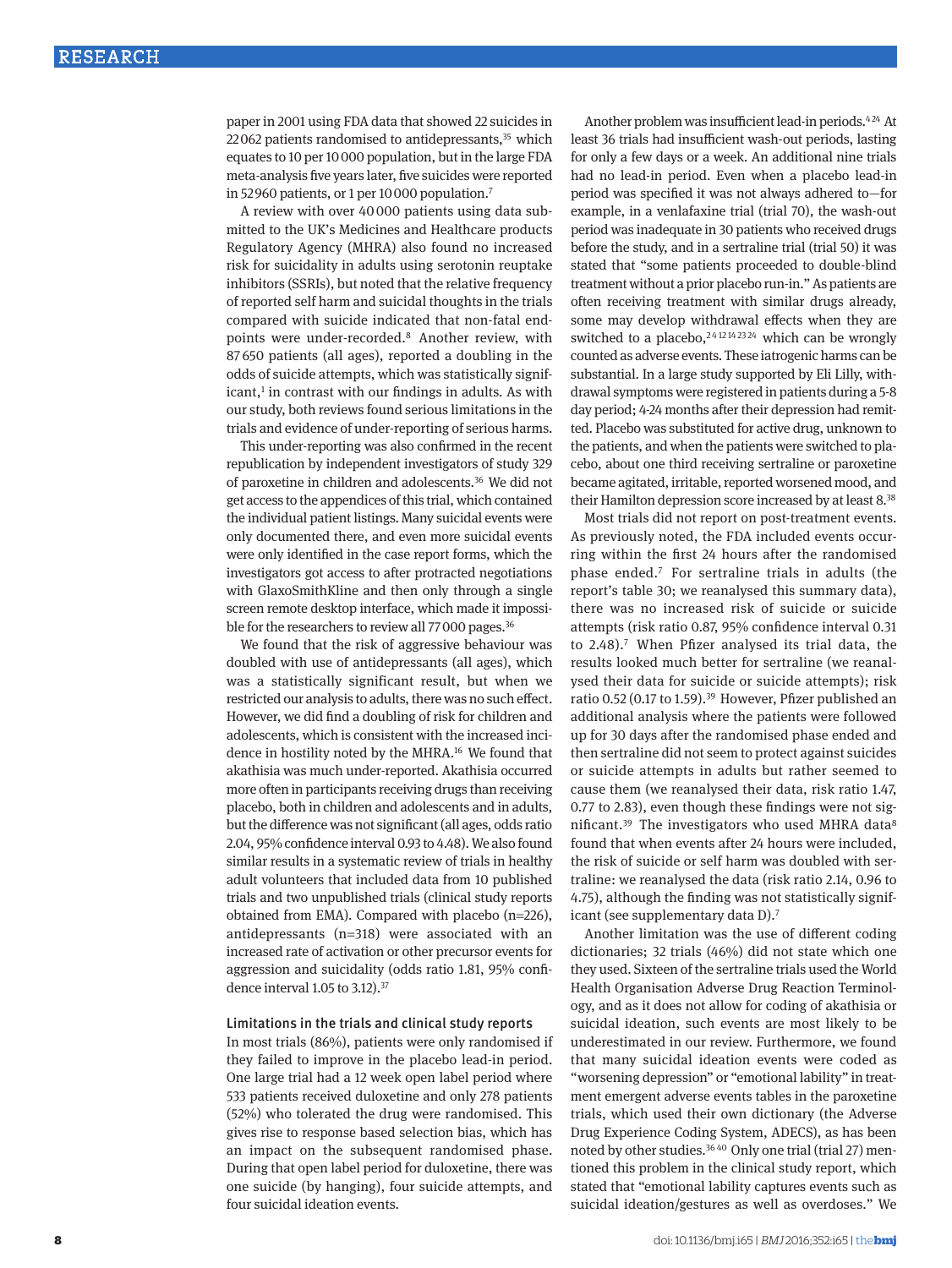could not find any akathisia events in the paroxetine trials, as we did not have access to the verbatim terms and the events were coded as other activation terms despite akathisia being the preferred term in the Coding Symbols for a Thesaurus of Adverse Reaction Terms dictionary, on which ADECS is based.<sup>41</sup>

Minor tranquillisers and sleeping aids were used in many of the studies, which tend to obscure aggression and akathisia events. Additionally, two thirds of all trials excluded patients at risk of suicide.

#### Strengths and limitations of this review

We believe ours is the first comprehensive review of randomised controlled trial data using clinical study reports for aggressive behaviour and akathisia, and our finding of the doubling of aggression in children and adolescents is novel. Our review has highlighted limitations in the trials, not only in their design but also in their reporting in the clinical study reports, which may have led to serious under-estimation of the harms.

A main limitation of our review was that the quality of the clinical study reports differed vastly and ranged from summary reports to full reports with appendices, which limited our ability to detect the harms. Our study also showed that the standard risk of bias assessment tool was insufficient when harms from antidepressants were being assessed in clinical study reports. Most of the trials excluded patients with suicidal risk and so our numbers of suicidality might be underestimates compared with what we would expect in clinical practice. We also did not have access to case report forms and because of coding problems we deliberately took a conservative approach and used only one term for identifying akathisia.

### Conclusions and implications for research and practice

We believe our study shows that, despite using clinical study reports, the true risk for serious harms is still uncertain. The low incidence of these rare events and the poor design and reporting of the trials makes it difficult to get accurate effect estimates.

The FDA has advised that antidepressants may also cause suicide in young adults (18 to 24 years) and recommends that "patients of all ages" treated with antidepressants should be monitored for "clinical worsening, suicidality, and unusual changes in behaviour."<sup>42</sup> GlaxoSmithKline also issued letters to doctors, informing them about the increased harm in young adults<sup>6</sup> and admitted that for adults with depression "(all ages), the frequency of suicidal behaviour was higher in patients treated with paroxetine compared with placebo: 11/3455 (0.32%) versus 1/1978 (0.05%)."43 A cohort study from Sweden recently showed an increase in violent crime in young adults taking antidepressants (hazard ratio 1.43, 95% confidence interval 1.19 to 1.73).44

Therefore we suggest minimal use of antidepressants in children, adolescents, and young adults, as the serious harms seem to be greater, and as their effect seems to be below what is clinically relevant.<sup>445-47</sup> Alternative treatments such as exercise<sup>48 49</sup> or psychotherapy<sup>4 50</sup> may have some benefit and could be considered, although psychotherapy trials also suffer from publication bias.51

The need for identifying hidden information in clinical study reports to form a more accurate view of the benefits and harms of drugs has been highlighted by the Restoring Invisible and Abandoned Trials (RIAT) initiative,<sup>52</sup> and the recent revised version of trial 329.<sup>36</sup> More data from clinical study reports are expected to become available in the coming years, with the EMA's new policy to make all newly submitted reports publicly available.<sup>53</sup> As it can be quite labour intensive to perform systematic reviews using clinical study reports, more reliable automated methods for text mining are needed, such that all data, including that from individual patient listings and case report forms, can be routinely considered.36 <sup>54</sup>

We thank the European Medicines Agency and Medicines and Healthcare products Regulatory Agency for providing the clinical study reports used for this review. Some results of this study were presented at the Research waste/EQUATOR conference in Edinburgh, Scotland (September 2015).

Contributors: All authors had complete access to the data in the study. LSG was known by her maiden name Jensen at the time of the study. TS and PCG contributed to the study concept and design, wrote the protocol, and obtained funding. TS, LSG, and NF acquired the data for the study; all authors contributed to the analysis and/or interpretation of data. TS developed the first draft of the manuscript and all authors critically revised the manuscript and approved the final version. PCG is the study supervisor and guarantor.

Funding: This study is part of a PhD (TS) thesis, funded by the Laura and John Arnold Foundation. The funding source had no role in the design and conduct of the study; data collection, management, analysis, and interpretation; preparation, review, and approval of the manuscript; or the decision to submit the paper for publication.

Competing interests: All authors have completed the ICMJE uniform disclosure form at http://www.icmje.org/coi\_disclosure.pdf (available on request from the corresponding author) and declare: this study is part of a PhD funded by the Laura and John Arnold Foundation for lead author (TS); no financial relationships with any organisations that might have an interest in the submitted work in the previous three years; no other relationships or activities that could appear to have influenced the submitted work.

Ethical approval: Not required.

Transparency: The lead author (TS) and study guarantor (PCG) affirm that the manuscript is an honest, accurate, and transparent account of the study being reported. No important aspect of the study has been omitted. No discrepancies are withheld.

Data sharing: Additional data and the clinical study reports can be obtained from the corresponding author on request.

This is an Open Access article distributed in accordance with the Creative Commons Attribution Non Commercial (CC BY-NC 3.0) license, which permits others to distribute, remix, adapt, build upon this work non-commercially, and license their derivative works on different terms, provided the original work is properly cited and the use is non-commercial. See: http://creativecommons.org/licenses/ by-nc/3.0/.

- Fergusson D, Doucette S, Glass KC, et al. Association between suicide attempts and selective serotonin reuptake inhibitors: systematic review of randomised controlled trials. *BMJ* 2005;330: 396. doi:10.1136/bmj.330.7488.396
- 2 Healy D. *Let them eat Prozac.*New York University Press, 2004. 3 Teicher MH, Glod C, Cole JO. Emergence of intense suicidal
- preoccupation during fluoxetine treatment. *Am J Psychiatry* 1990;147: 207-10. doi:10.1176/ajp.147.2.207
- 4 Gøtzsche PC. *Deadly psychiatry and organised denial.*People's Press, 2015.
- Whittington CJ, Kendall T, Fonagy P, et al. Selective serotonin reuptake inhibitors in childhood depression: systematic review of published versus unpublished data. *Lancet* 2004;363: 1341-5.
- Healy D. Did regulators fail over selective serotonin reuptake inhibitors?*BMJ* 2006;333: 92-5. doi:10.1136/bmj.333.7558.92 Laughren TP. Overview for December 13 meeting of
- Psychopharmacologic Drugs Advisory Committee (PDAC). 2006. www.fda.gov/ohrms/dockets/ac/06/briefing/2006-4272b1-01-fda. pdf.